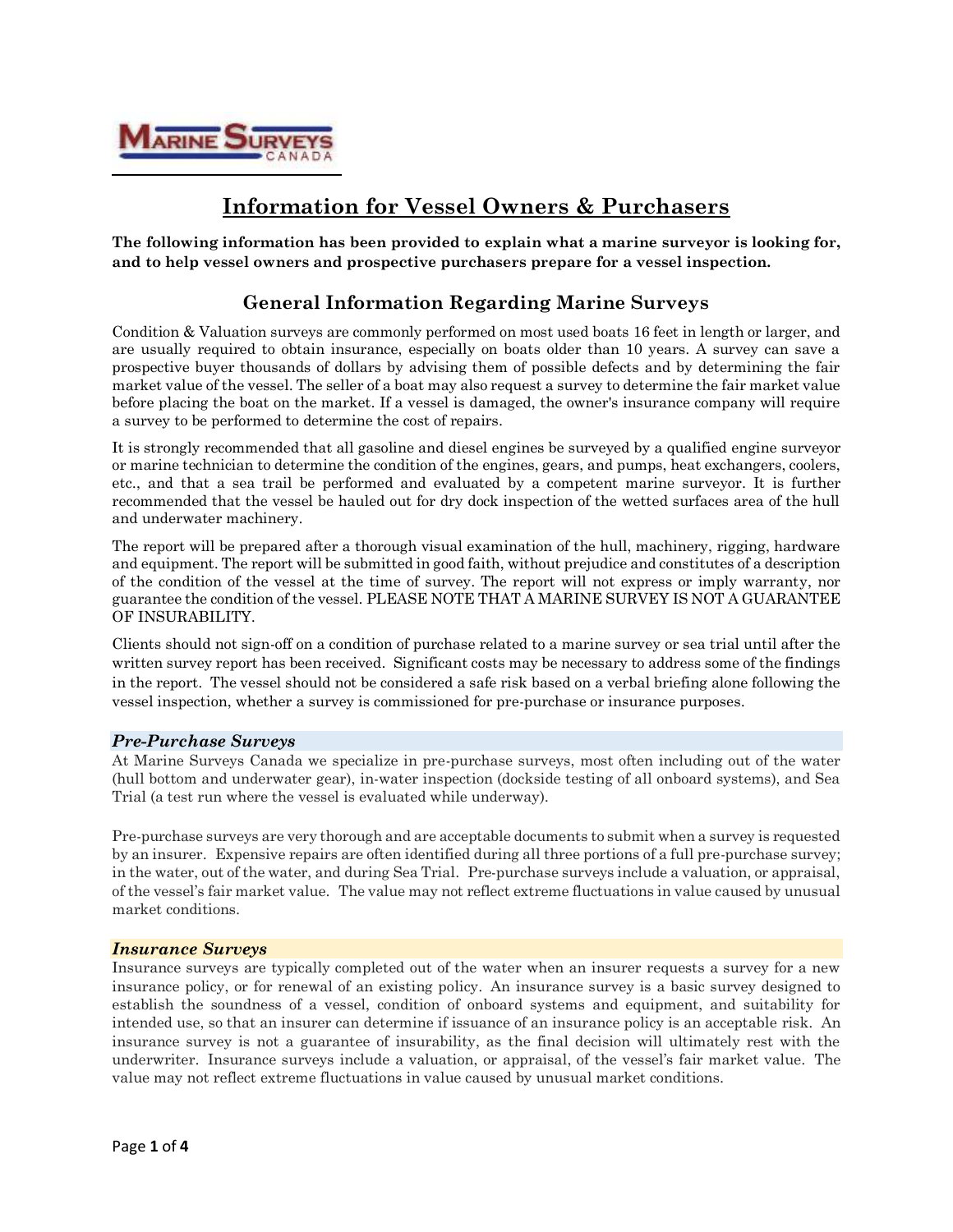Insurance surveys may be partially completed in the water; however, this is generally an interim measure for mid-season renewals (to avoid the cost of a mid-season haul out), and a bottom survey is typically required after fall haul-out. This approach may satisfy the insurer in some situations. Vessel owners should verify with the insurer as to which approach is acceptable.

#### *Sea Trial*

The Sea Trial is an often-overlooked service where the surveyor attends the vessel during a test run away from the dock in open water. The surveyor does not captain (or operate) the vessel but spends time onboard inspecting structures and machinery. The benefit to the boat buyer is that a surveyor will evaluate the vessel in a dynamic state, in the water while underway. Deficiencies are often identified during a Sea Trial that cannot be seen during an out-of-water inspection or while moored. The Sea Trial is also an excellent opportunity for the seller or broker to provide the buyer with a helpful orientation to the vessel.

A sea trial is included in a full pre-purchase survey but may be scheduled as a separate service if requested.

#### *Hull Bottom Survey*

An inspection of the hull bottom, transom, topsides, underwater gear, and thru-hulls from the exterior of the vessel only, with the vessel hauled out of the water. A bottom survey is typically conducted when an inwater inspection has already been completed or may be scheduled at a future date. The surveyor does not board the vessel during a bottom survey. All inspection work is completed from the ground. A valuation is not included as a part of a hull bottom survey.

#### *Oil Analysis*

Oil samples are optional and can be extracted from propulsion engines, generators, transmissions, and other gearboxes, to help in evaluation of component condition. An oil analysis will provide information on contaminants such as fuel, coolant, and foreign debris. Oil condition can provide insight into existing or developing problems, or wear, within an engine or gearbox. Oil analysis is commonly performed on diesel engines, but can be beneficial with gasoline engines, transmissions, and gearboxes as well. Oil analysis is conducted by an independent laboratory.

### **How To Prepare**

#### *Removal of Gear from Cabin/Cockpit/Storage Lockers*

Time and additional expenses can be saved by preparing the vessel for inspection by clearing miscellaneous equipment from lockers and cabin areas, to dismantling of interior ceilings, headliners or flooring in order to gain access to suspected areas. Fasteners on wood boats may need to be inspected for corrosion. Removal and re-installation of these parts are the responsibility of the owner of the vessel and should be done by qualified persons.

#### *Required safety gear should remain onboard or with the vessel for inspection.*

For all survey types, additional equipment, such as dinghies, auxiliary outboard motors, trailers, cradles, and other equipment that may add value to the vessel, should be present if these items are to be included in the survey or appraisal.

#### *Electrical Power*

Critical safety equipment (such as bilge pumps and navigation lights) is routinely tested during all marine surveys, where power is available to do so. For insurance surveys, electrical power is not a requirement because systems such as heating and cooling systems, complex navigation systems and entertainment electronics are not routinely tested as part of an out-of-water insurance survey.

During pre-purchase surveys, every reasonable effort is made to test all onboard systems. Such testing is typically undertaken with the vessel in the water. It is requested that batteries are fully charged and connected, and that shore power be provided to the vessel prior to the surveyor's arrival.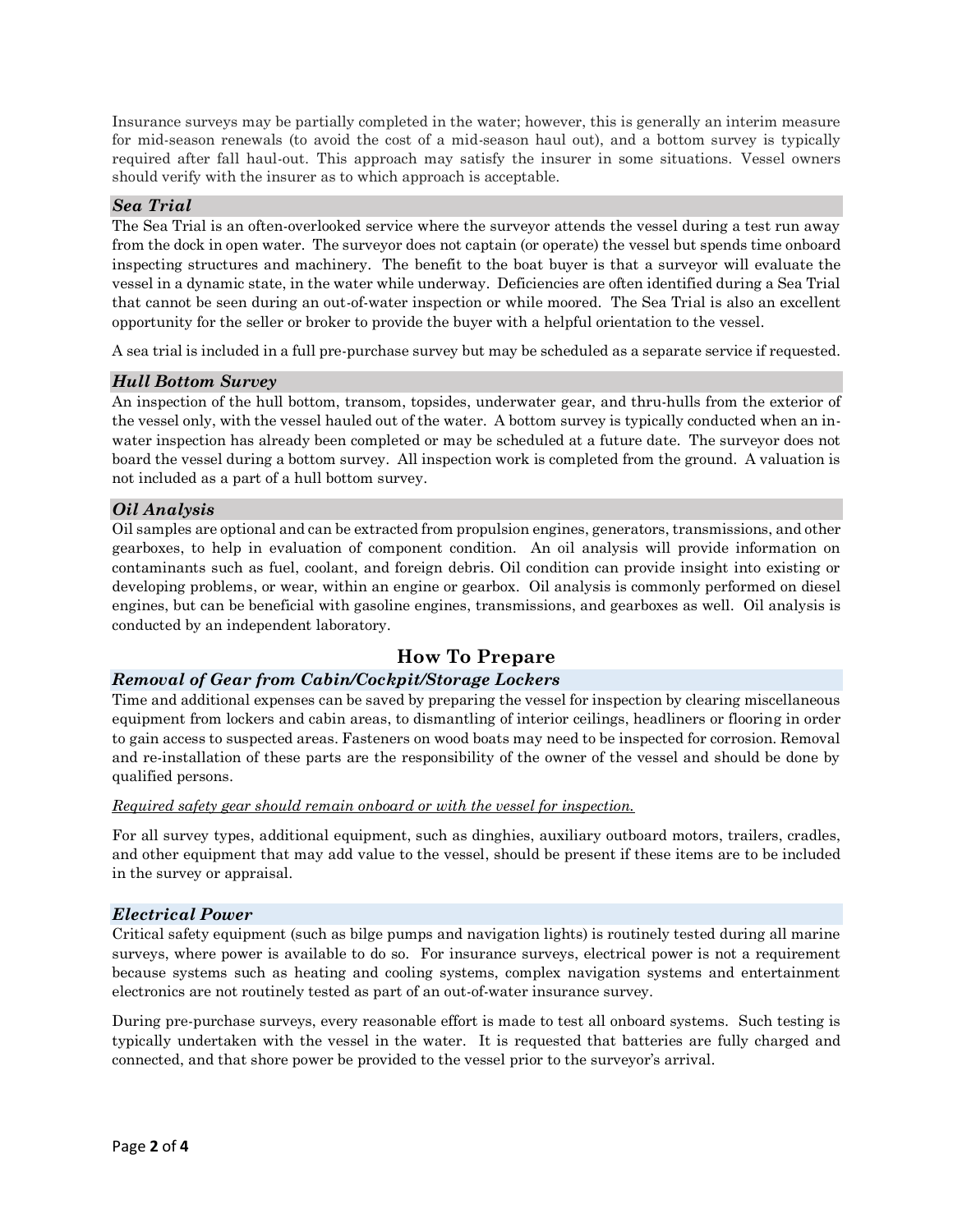### **What To Expect**

#### *Structural Inspection*

The vessel structure is evaluated using only non-destructive testing, such as percussive soundings and external moisture readings. Compartments are opened up where readily accessible (without the use of tools), and in some cases where fasteners are easily removed for inspection (such as electrical panels or fuel system inspection plates). Extensive disassembly is not undertaken as part of a marine survey, nor will any destructive testing be performed without written consent by the owner. Rigging surveyed on sailing vessels above eye level (aloft) must be arranged in advance, and will depend on the vessel's equipment condition, availability of qualified personnel and weather.

#### *Vessel Appraisal*

All marine surveys include a valuation, or appraisal, of the vessel's fair market value. The value may not reflect extreme fluctuations in value caused by unusual market conditions.

The value is established based on several factors, including what is currently advertised for sale, what has been sold in the North American market within the past few years, and valuation services that the insurance industry uses as a guide for vessel appraisal. Consideration is given to the vessel's condition and equipment, including propulsion, navigation systems, and additional upgrades.

#### *The Day of Inspection*

Depending on the size of the vessel, complexity of onboard systems, and the number of findings (deficiencies), a vessel inspection may take anywhere from two hours (in the case of a small runabout) to more than a full day (in the case of larger yachts upwards of 40' in length).

It is helpful if the surveyor is left alone to inspect the vessel. The best time for questions is either prior to, or after, the physical inspection. Discussions and interruptions during the inspection can distract the surveyor and slow the process considerably.

#### *Sea Trial*

A sea trial provides an opportunity for the surveyor to evaluate the vessel while underway. A sea trial is usually performed as part of a pre-purchase survey. The surveyor's role at sea trial is inspection only. The surveyor should not be expected to captain the vessel, operate the vessel (except in case of emergency), or participate as a working member of the crew. The surveyor will make certain operational requests of the captain during the sea trial, as a part of the inspection process. Such requests should only be executed where the captain deems it safe to do so.

A captain should be selected well in advance of the sea trial. The vessel is often captained by the current owner of the vessel, or by another designate in their absence.

The surveyor will supply their own personal flotation device and personal protective equipment for the sea trial. A review of safety gear for other crew members and guests should be undertaken by the captain prior to departure.

Inclement weather may require re-scheduling or cancellation of the sea trial, at the discretion of the surveyor or the captain.

#### *Other Considerations*

Deficiencies identified in the Marine Survey Report are based on the knowledge & experience of the Marine Surveyor, along with accessibility at the time of the physical inspection. Lewis Martin & Associates Ltd. (Marine Surveys Canada) shall not, under any circumstances, be held liable for deficiencies not identified due to limited access, as a result of either vessel design or equipment installed on or in the vessel after manufacture.